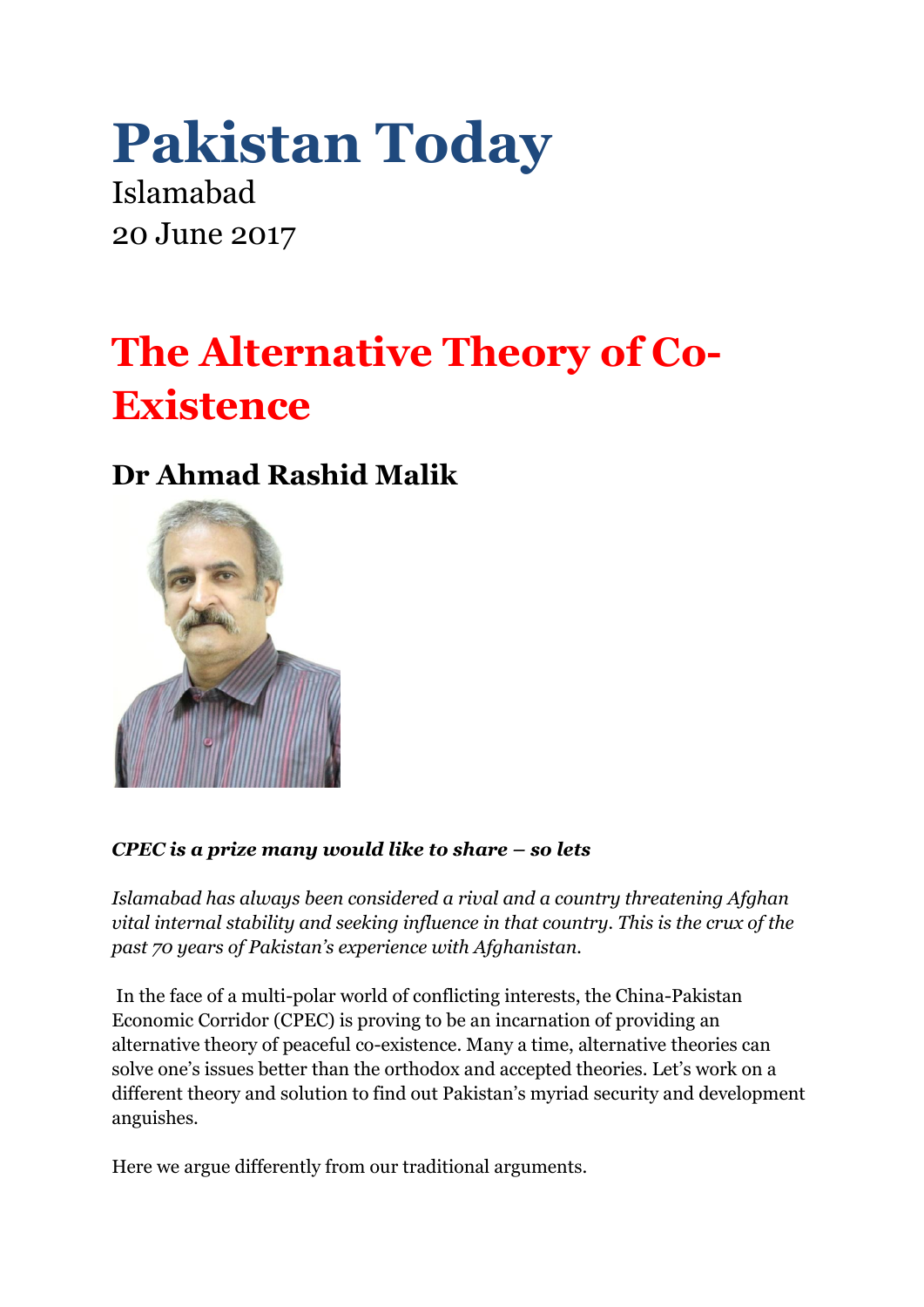#### **Afghanistan is not indispensable for Pakistan**

It has remained a burden on Pakistan's security and economy for seven decades. Over the past 37 years, Pakistan hosted over 4/5 million Afghan refugees on humanitarian grounds but this did not alleviate the status of Islamabad in the eyes of unrewarding Kabul decision-makers since 1979.

Islamabad has always been considered a rival and a country threatening Afghan vital internal stability and seeking influence in that country. This is the crux of the past 70 years of Pakistan's experience with Afghanistan. In return, Pakistan's helping hand toward Afghanistan resulted in inviting terrorism inside Pakistan, becoming a safe haven for terrorist breeding, arms supply, and circulating fundamentalist tendencies in a democratic and liberal Pakistan that emerged on the basis of the two-nation theory and guiding principles of Quaid's vision of a peaceful existence and good neighbourly policy.

Pakistan squandered precious time in correcting these misperceptions and mending ties with Afghanistan, providing it with transit-trade facilities and deregulating border and a number of other kind gestures from time to time. It is time to reassess Pakistan's priorities toward Afghanistan.

#### **Pakistan needs to work on four fronts**

First, the Durand Line should be tightly regulated by electronic and bio-metric means. If Afghanistan does not accept the Durand Line, it may go to the United Nations instead of continuously blackmailing Pakistan. Second, all unregistered Afghan refugees living inside Pakistan should be deported immediately by military force to strengthen the security of Pakistan at a time when CPEC projects are underway and Chinese workers are engaged. The security of Chinese workers against Afghan and Indian secret agencies sabotaging activities needed to be beefed up. Third, there is no need to counter the growing Indian influence in Afghanistan. Fourth, the hostage theory should be buried – the counter-offensives of Afghanistan and potential Indian influence. Pakistan can have an alternative theory – peaceful co-existence under the CPEC.

The CPEC geography is not made by Afghanistan nor by the dictation of India. Time has gone when invaders entered India via Afghanistan. History doesn't always repeat itself. Sometime it changes and changes fundamentally. China is in the northwest of Pakistan and a source of guarantee to Pakistan's integrity and stability. The CPEC has brought about a fundamental sea-change in the region. A new Pakistan is unveiling. The CPEC provides all alternative solutions to Pakistan's geography, economy, and security. Pakistan needs to work on that.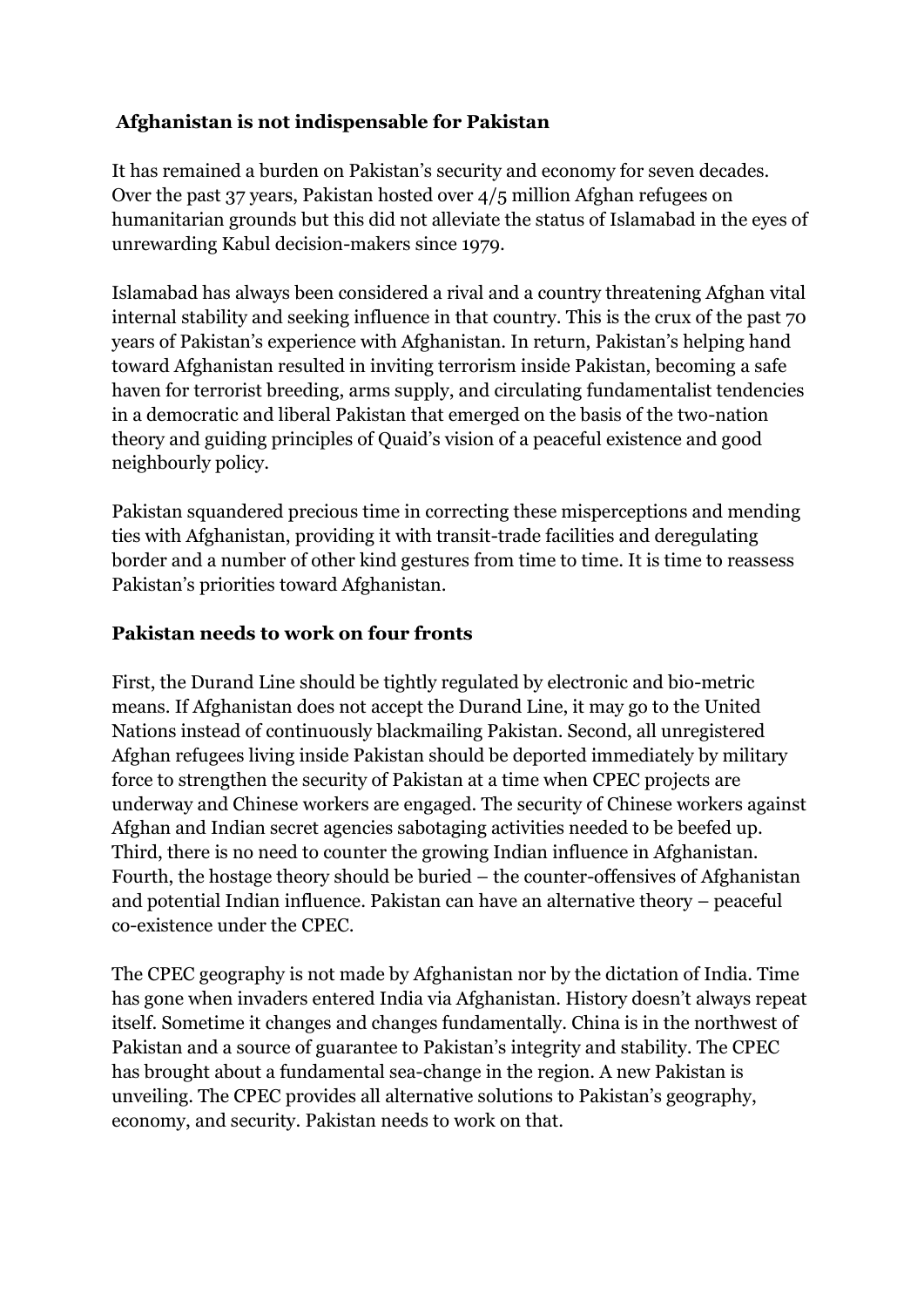The route connecting Pakistan via Xinjiang would be secured and profitable, opening a new geographic and economic panorama and outlook that remained unveiled for centuries because of ignorance and lack of initiatives of connectivity.

The CPEC has been writing new pages of history. Unlike the old theme, it is not the history of invasion, looting, and domination. It is, instead, replete with cooperation, connectivity, sharing of development experiences, ending backwardness, and alleviating poverty that existed for centuries. It is cultural assimilations among nations.

#### **Utilise the game-changer**

The CPEC is introducing a new economic geography to this region and especially to Pakistan. The construction of the new routes are underway. They would connect Pakistan with Xinjiang and from here Pakistan can access the six Central Asian markets without going through the Wakhan Corridor to link up to Tajikistan, Kyrgyzstan, Uzbekistan, Turkmenistan, and Kazakhstan. Xinjiang could connect Pakistan with Russia and Mongolia through the China-Mongolia-Russian Corridor and onward to Europe. The route connecting Pakistan via Xinjiang would be secured and profitable, opening a new geographic and economic panorama and outlook that remained unveiled for centuries because of ignorance and lack of initiatives of connectivity.

The Chinese Belt and Road initiative is opening up this century's closed corridor of human integration. Pakistan would be the first and primary beneficiary among all nations along the Belt and Road. That is why the CPEC is often termed as multi-fold game-changer in the region. It is going to change this game – the Afghan's perpetual reluctance toward Pakistan since its inception. The CPEC has the capacity and potential to minus the role of Afghanistan influencing Pakistani politics, foreign policy, economy, and security in the post-CPEC era.

China and Pakistan have been repeatedly inviting Afghanistan to join the CPEC. There are diplomatic/official statements from Kabul in support of the CPEC but these are often marred by Indian influence on Kabul. The Afghan Government has the choice either to go by its official statements on CPEC or to amuse by the Indian influence. Beijing and Islamabad could only be supportive.

Afghanistan could be an easier access for CPEC projects but the civil war inside and the changing attitude of decision-makers in Kabul could always be counterproductive for achieving CPEC goals. If Afghanistan left out of the CPEC and Belt and Road initiative, it would stay in the conundrum and riddle in mystery of its "landlocked terrorism" under the influence of India without looking for any alternatives to end its miseries and go for prosperity.